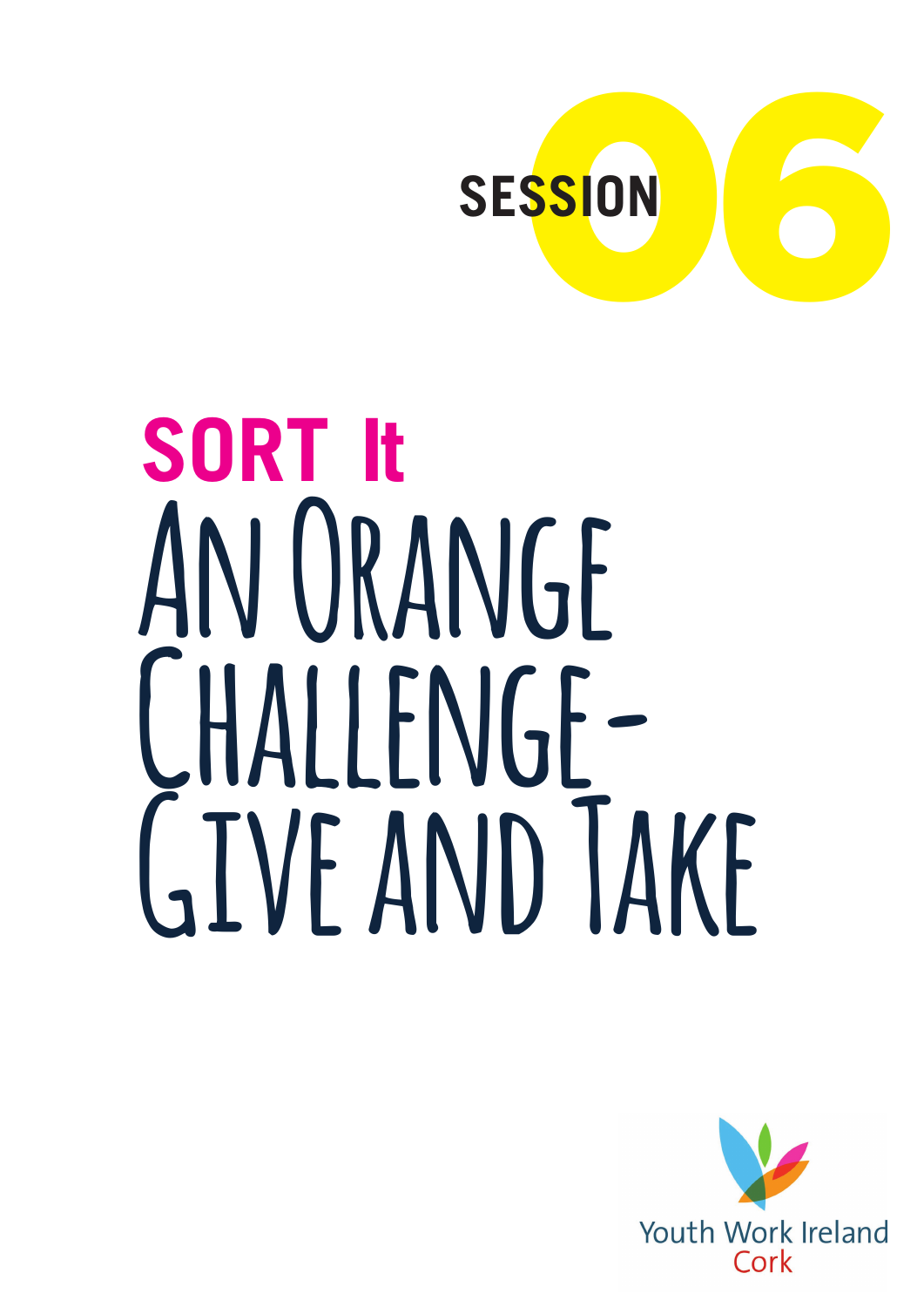# 06 **An Orange Challenge-Give and Take**

As always, please ensure you have thoroughly read the introductory chapter and the literature review to ensure you are familiar with all of the concepts and models, and that you can confidently explain them simply and clearly to participants. Please also ensure you have reviewed the videos for this session (the Employee and her Boss) to ensure you understand the key concepts.

# **LEARNING OBJECTIVES**

By the end of this session participants will:

- $\triangleright$  Identify good practice for negotiating giving a little to get what you need
- $\triangleright$  Understand how negotiating can help us progress towards our goals.



| <b>Section</b>                                     | Time |
|----------------------------------------------------|------|
| Get into new brain / overview                      | 25   |
| Negotiating: Give and<br>Take to Get What You Need | 20   |
| <b>Top Negotiating Tips</b>                        | 15   |
| Video: The Student and the<br>Teacher Videos       | 30   |
| $\bigcap$                                          |      |

# **MATERIALS NEEDED**

PIPs, a mobile phone with the dragon-racing app, a connector for the mobile device to project and a projector, to play the dragon racing game

SORT It Module 6 Powerpoint presentation

Coloured pens and paper, stickies, blu tack

Another two flip charts stuck up around the room labelled or illustrated for the following:

- » Things you SHOULD say or do
- » Things you SHOULD NOT say or do

Copies of handout 1 for all participants

Copies of handout 2 for all participants

One Day in a Cafe video loaded and ready to go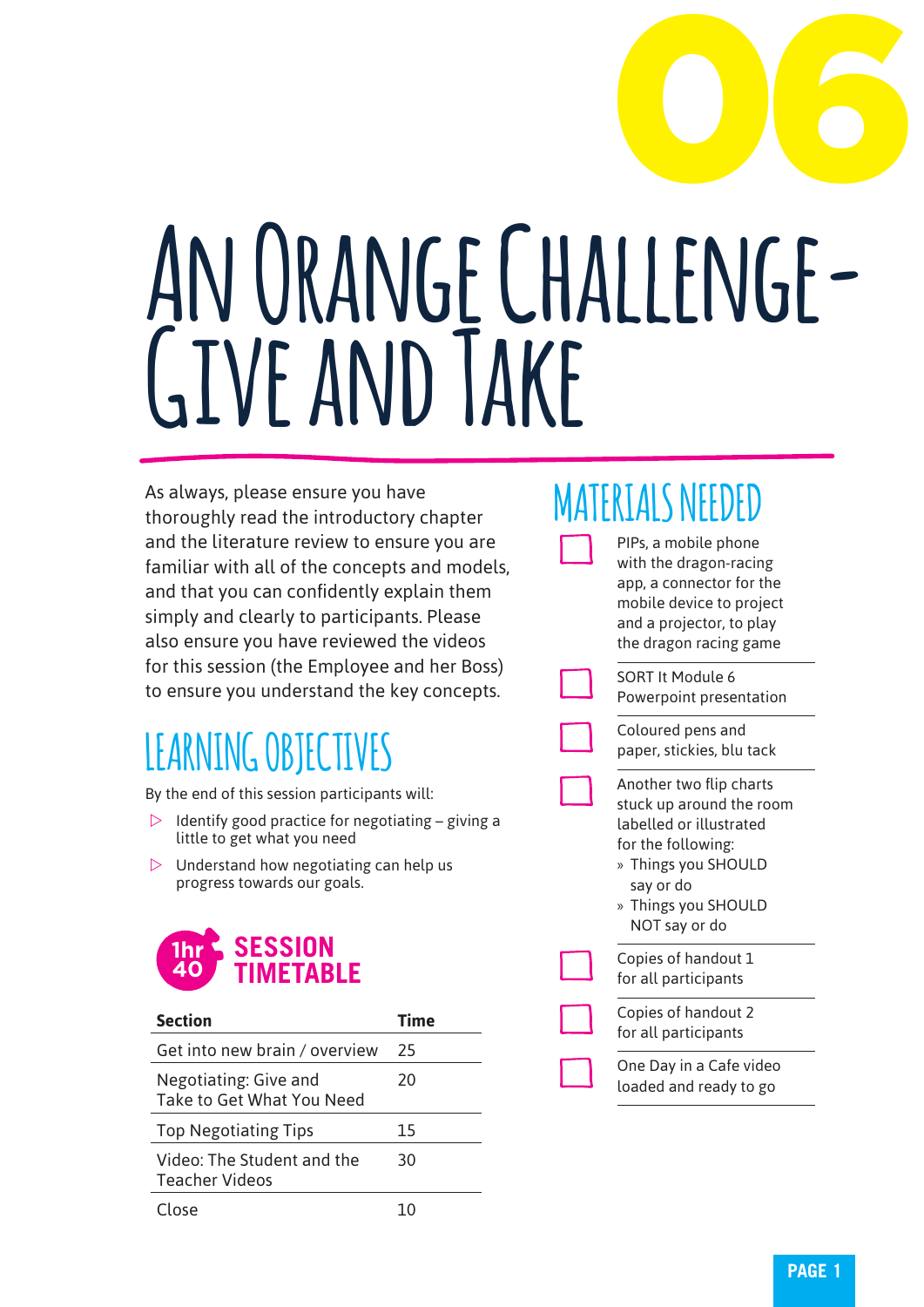



## **MIN TRICKLE IN / GETTING INTO NEW BRAIN**

As participants trickle in:

**20**

- $\triangleright$  Give them a chance to have a go of the 'dragon racing' game against one another. Be sure to facilitate discussions around their scores, and to keep note of their scores as from previous weeks
- $\triangleright$  At the same time, those who aren't playing can do the *trickle in* exercise from last week. It was for participants to*: find one red situation they find themselves in this week and to apply the learning, to slow down, figure out their goal, plan a way to deal with the problem, and come back and tell us about it*
	- $\rightarrow$  Give participants who are not playing some pens/coloured pens and paper/stickies and ask them to write down some key words or draw some images representing their situation, while others play the dragon-racing game
	- $\rightarrow$  Ask them to stick their drawings or stickies onto the 'RED' Flipchart
	- $\rightarrow$  Discuss with participants the red situations they overcame when they are not playing the dragon-racing game

#### **5 INTRODUCTION TO THE SESSION EXAMPLE 2**



#### **Discuss the following:**

- $\triangleright$  Remind participants where we are in the model on the third step; read the lights. Ask them do they remember what the first two steps were (shift from old brain to new brain and 'objective') and what they mean.
- $\triangleright$  Invite participants to say what 'red' situations were and how to handle them. Remind participants about the boxer: We watched how he managed to shift into new brain, take his breaths, focus on his glove as his anchor, so he could keep his cool and not ruin his long term chances for achieving his boxing goals. Part of managing red situations is what people call Grit, this means being able to stick at something even when challenges confront us.
- w In **this session** we're going to learn about to the second Read The Lights challenge Orange when there is a possibility for us to negotiate. Orange situations are those where we think 'hmm, I might be able to explain my viewpoint and get a little compromise', or 'there may be wriggle room for some negotiation' or 'If I am understood better maybe the situation will change'..

# **20 MIN Exercise One: Negotiating – Give and Take to Get What You Need**

#### **AIM Students understand that we are all experienced negotiators and that there are a variety of approaches to negotiation that are appropriate in different situations.**

#### **OVERVIEW**

There are two parts to this exercise,

- **1)** The first is an overview discussion on negotiation and styles
- **2)** The second is a small group discussion on situations where the young people have negotiated in the past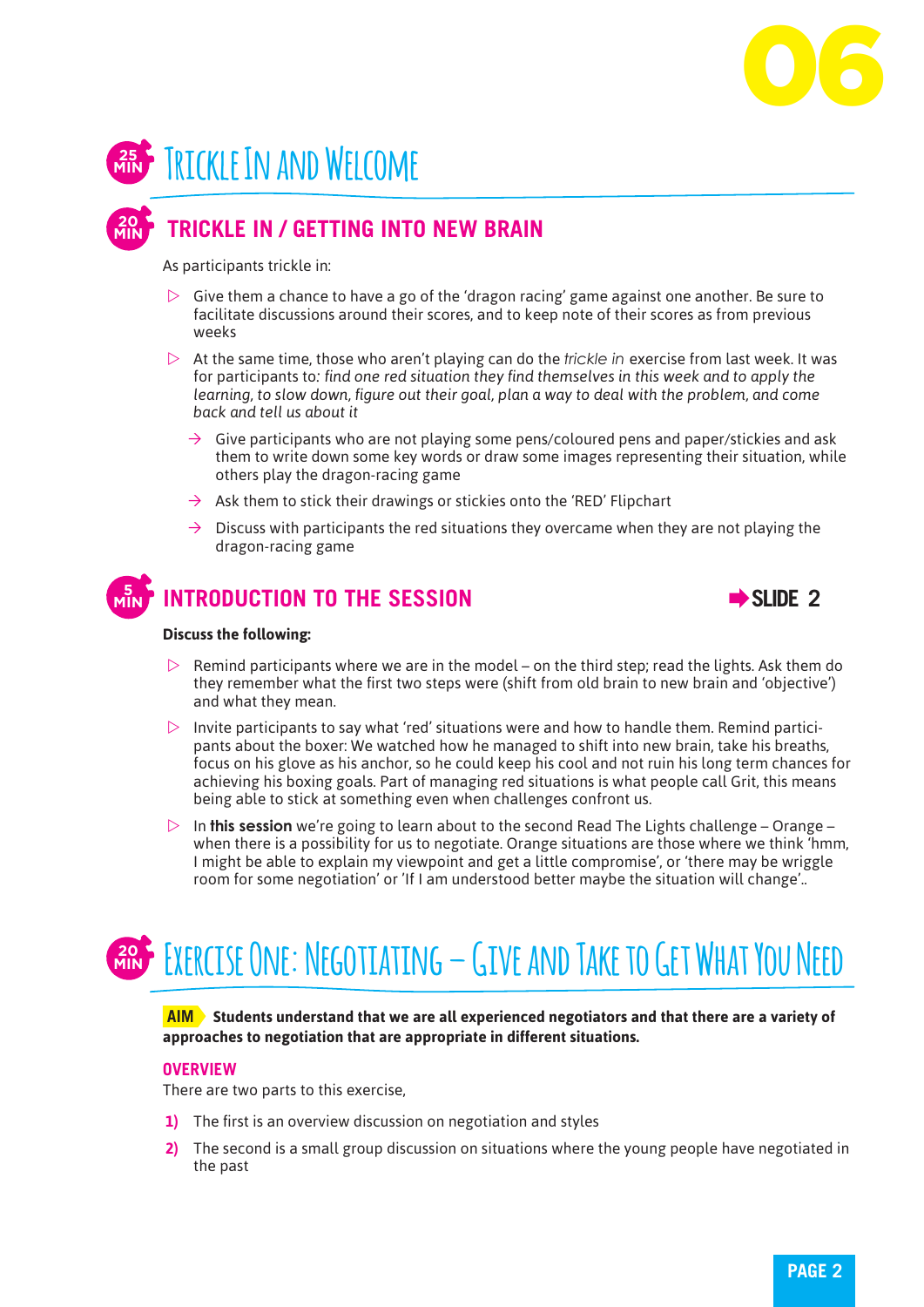

## **INSTRUCTIONS: DISCUSSION ON NEGOTIATION<sup>1</sup>**  $\rightarrow$  **SLIDE 3-5**

**Discuss the following points, and then work through the two scenarios that follow. Participants can do the case scenarios on their own, in pairs, or in small groups**

| What does 'negotiating' mean?                                       | You can negotiate to get something you want, to<br>resolve a fight, or to get the price you want for<br>something you are buying.                              |
|---------------------------------------------------------------------|----------------------------------------------------------------------------------------------------------------------------------------------------------------|
| Is negotiating the same as tricking<br>people to get what you want? | Negotiation is a way of getting the things you need<br>without resorting to guilt, anger, intimidation, or ma-<br>nipulation.                                  |
| Do you negotiate regularly?                                         | All of our lives we have been 'negotiating' and we<br>probably negotiate most days.                                                                            |
| Do we try to help other people<br>when we are negotiating?          | When you start looking for ways to make sure<br>everyone gets what they want out of a disagreement<br>or a situation, you're thinking about ways to negotiate. |
| Do you always get what you want<br>when you negotiate?              | Negotiation is sometimes successful and we get what<br>we want, and sometimes it's not so successful.                                                          |

**Working in a Shop**: You are working in a newsagent and the boss says they need you to stay an hour later, even though you weren't on the rota. You really don't want to do this as you have plans with a friend this evening. What are the different ways you could deal with this? First, list all the ways, good and bad, that you could deal with this. Second, come up with a plan to negotiate

**Studying in the Library:** You are sitting doing some study in a very busy library and another student puts their arms up on the shared table to work. Their elbow is in your way. First, list all the ways, good and bad, that you could deal with this. Second, come up with a plan to negotiate

<sup>1</sup> Adapted from Learning About Living: http://www.learningaboutliving.org/south/young\_people/personal\_skills/negotitation\_skills/\_pid/content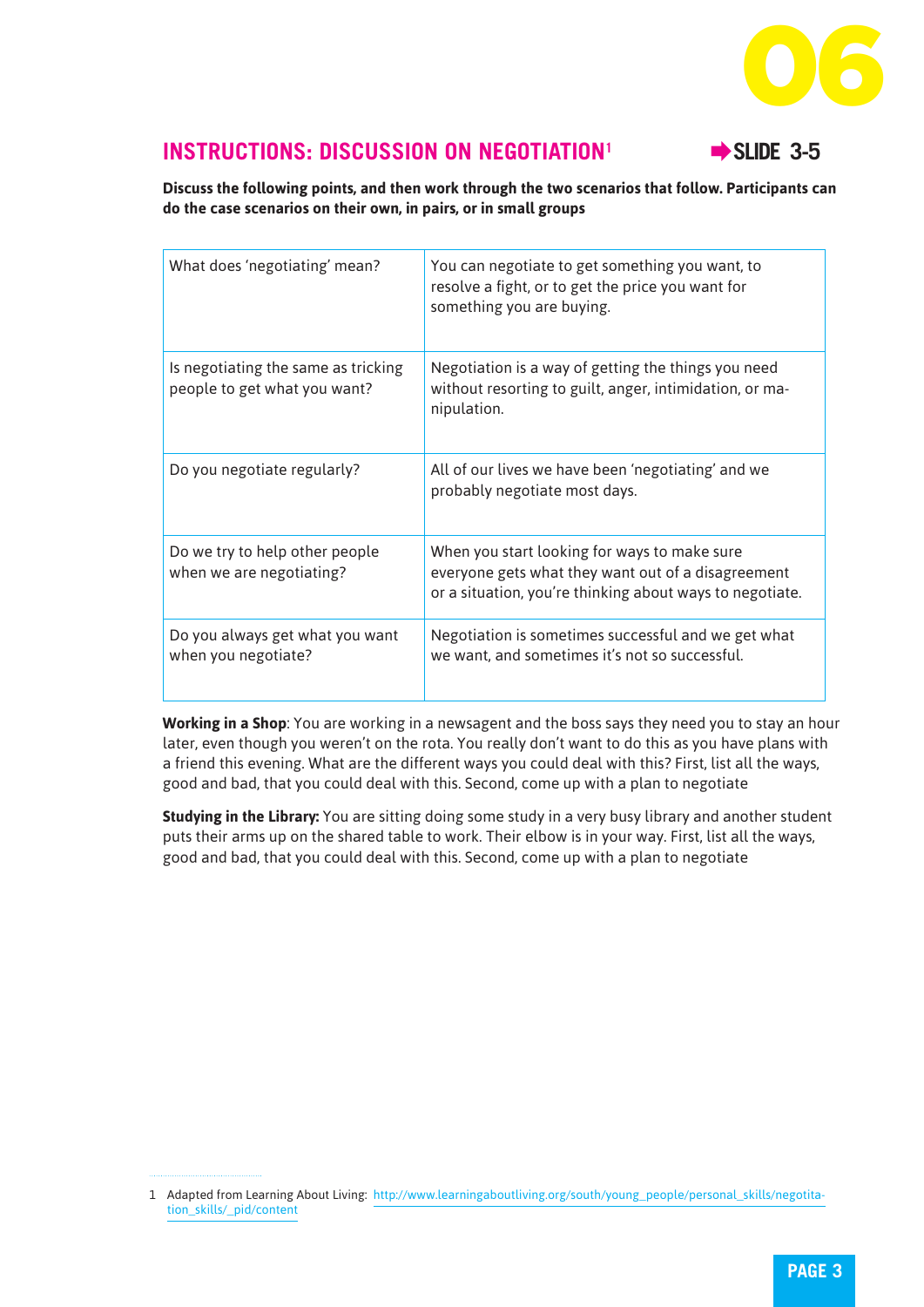

|                                                        | <b>Newsagent</b>                                                                                                                                                                                                                                                                                                                                                                                                                                                                                                                                                | <b>Library</b>                                                                                                                                                                                                                                                                                                                                                                                                                                                                                                                                                                           |
|--------------------------------------------------------|-----------------------------------------------------------------------------------------------------------------------------------------------------------------------------------------------------------------------------------------------------------------------------------------------------------------------------------------------------------------------------------------------------------------------------------------------------------------------------------------------------------------------------------------------------------------|------------------------------------------------------------------------------------------------------------------------------------------------------------------------------------------------------------------------------------------------------------------------------------------------------------------------------------------------------------------------------------------------------------------------------------------------------------------------------------------------------------------------------------------------------------------------------------------|
| What are some of<br>the ways you could<br>deal with it | $\rightarrow$ Say no                                                                                                                                                                                                                                                                                                                                                                                                                                                                                                                                            | $\rightarrow$ Push the person's elbow away                                                                                                                                                                                                                                                                                                                                                                                                                                                                                                                                               |
|                                                        | $\rightarrow$ Be rude to the boss                                                                                                                                                                                                                                                                                                                                                                                                                                                                                                                               | $\rightarrow$ Shout at them or start a fight                                                                                                                                                                                                                                                                                                                                                                                                                                                                                                                                             |
|                                                        | $\rightarrow$ Start crying                                                                                                                                                                                                                                                                                                                                                                                                                                                                                                                                      | $\rightarrow$ Say nothing and study uncomfort-                                                                                                                                                                                                                                                                                                                                                                                                                                                                                                                                           |
|                                                        | $\rightarrow$ Beg the boss to let you go<br>home                                                                                                                                                                                                                                                                                                                                                                                                                                                                                                                | ably<br>$\rightarrow$ Leave the library                                                                                                                                                                                                                                                                                                                                                                                                                                                                                                                                                  |
|                                                        | $\rightarrow$ Tell the boss you will ask<br>another colleague to cover it                                                                                                                                                                                                                                                                                                                                                                                                                                                                                       | $\rightarrow$ Quietly tell the person that they<br>are in your space and ask them to                                                                                                                                                                                                                                                                                                                                                                                                                                                                                                     |
|                                                        | $\rightarrow$ Tell the boss you will cover<br>Saturday instead                                                                                                                                                                                                                                                                                                                                                                                                                                                                                                  | move                                                                                                                                                                                                                                                                                                                                                                                                                                                                                                                                                                                     |
|                                                        | $\rightarrow$ Say yes and cover it and tell<br>your friends you have to cancel                                                                                                                                                                                                                                                                                                                                                                                                                                                                                  |                                                                                                                                                                                                                                                                                                                                                                                                                                                                                                                                                                                          |
| How could you<br>negotiate                             | $\rightarrow$ Think about what you want in<br>the short term: to go out with<br>your friends<br>$\rightarrow$ Think about what you want in<br>the long term: to have a job<br>and save some money<br>$\rightarrow$ Think about what the other<br>person wants: to get the last<br>hour covered so the shop can<br>stay open<br>$\rightarrow$ Find a solution with some give<br>and take: this could be: finding<br>someone else to cover it for<br>the boss / offering to cover<br>Saturday morning instead /<br>covering the first half an hour<br>of the hour | $\rightarrow$ Think about what you want in the<br>short term: to be comfortable<br>$\rightarrow$ Think about what you want in<br>the long term: to be able to get<br>the books so you can get the<br>assignment finished and pass<br>exams<br>$\rightarrow$ Think about what the other person<br>wants: to be comfortable and study<br>$\rightarrow$ Find a solution with some give and<br>take: this could be: having a quiet<br>discussion with the person and<br>asking them to move their arm /<br>pointing out a seat where there is<br>more room / movin towards the<br>other seat |

#### **Facilitate a discussion after they have answered the questions, considering the following points:**

#### **Final Discussion: Past Experiences**  $\rightarrow$  **SLIDE 6**

- $\triangleright$  In small groups or as a large group participants should come up with some
	- $\rightarrow$  Has everyone negotiated at some point in the past?
	- $\rightarrow$  How many people had negotiated in the past week?
	- $\rightarrow$  Can anyone share an example of a situation they've negotiated recently?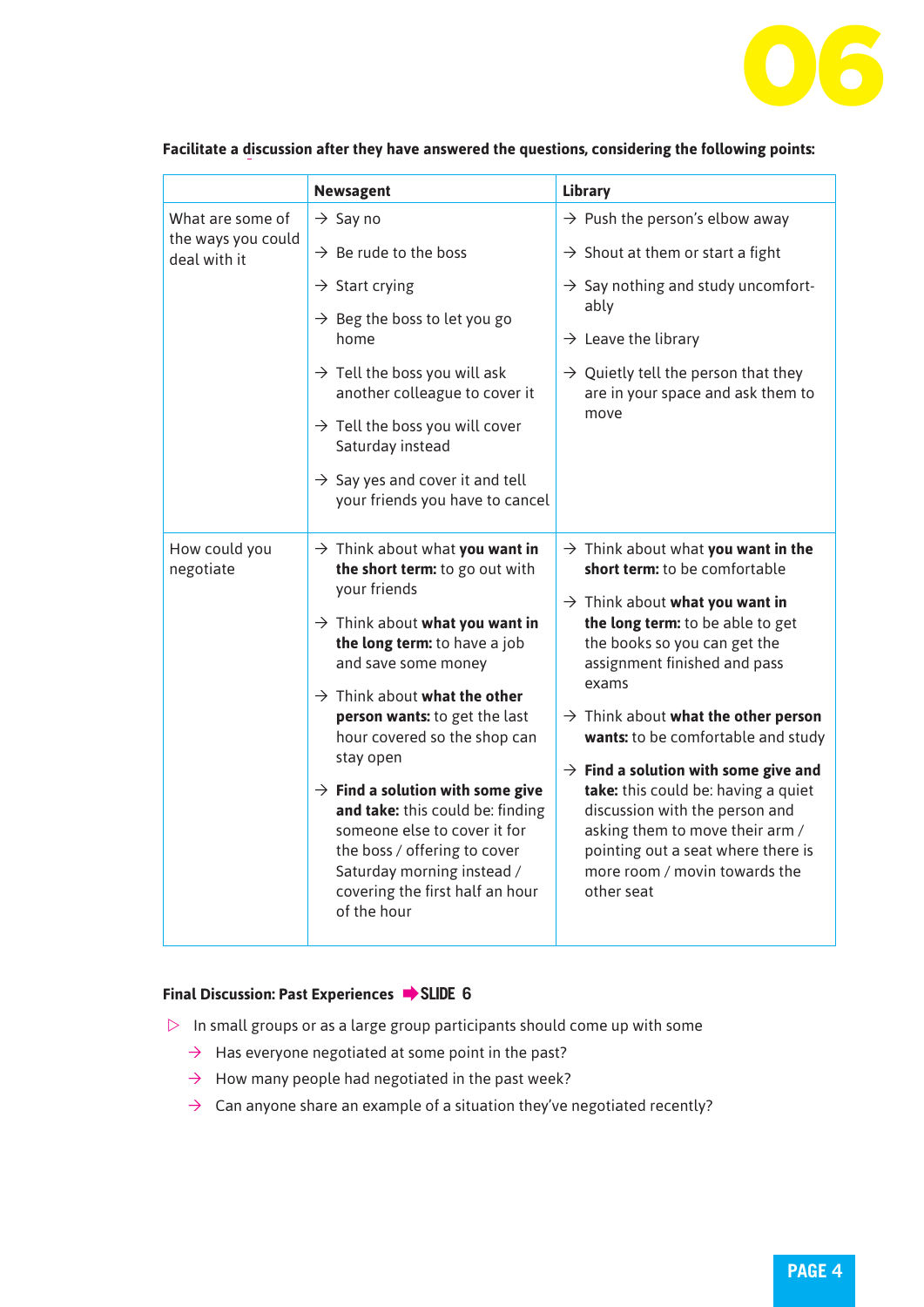

# **15. EXERCISE TWO: TOP TEN NEGOTIATION TIPS**  $\rightarrow$  **slide 7**

#### **AIM Participants understand some key tips for negotiation**

#### **OVERVIEW**

There is two parts to this exercise.

- **1)** A dynamic walk-around exercise where participants come up with good practice tips for negotiating
- **2)** A review of a list of good practice tips through a group discussion and with input from the facilitator

### **WALK-AROUND INSTRUCTIONS**

- $\triangleright$  Give participants stickies and pens/markers
- $\triangleright$  Have two flip charts stuck up around the room labelled or illustrated for the following:
	- $\rightarrow$  Things you SHOULD say or do
	- $\rightarrow$  Things you SHOULD NOT say or do
- $\triangleright$  The aim is that participants come up with some 'shoulds' and 'should nots' for negotiating with another person to get something they need. These include both words (say) and actions (do)
- $\triangleright$  Ask participants to work in pairs and think back to the stories they heard in the last exercise and come up with one or two things to stick on each poster
- $\triangleright$  Participants should write or draw two things for each flip chart sheet and stick them on the charts
- $\triangleright$  When participants have done this, as a group walk around to each poster for a group discussion on good practice points / bad practice points that the group has come up with.
- $\triangleright$  Go through Handout 1 together and see how many of the tips they came up with and how many additional ones are listed

### **REVIEW OF GOOD PRACTICE TIPS**

- $\triangleright$  Together review the sheet of good practice tips (Hand-out 1) and see if the participants came up with different points to what is on the list – where there are connections between what the participants have come up with and what is on this sheet highlight this.
- $\triangleright$  Highlight the importance of getting into new brain before starting any negotiation and the fact that if a person can NOT get calm and be working in their new brain, then they should put any negotiations off until they are calm and in their new brain.
- $\triangleright$  Remind the class of the last session and ask how will they know they are in their new brain and are ready to negotiate.

#### **SUMMARISE**

- $\triangleright$  In negotiation, it's not just what you say, but how you say it is important
- $\triangleright$  It is important to shift into new brain to make sure that you can be aware of yourself and the other person and make sure you are thinking as well as you can about the situation at hand, rather than drifting off in old brain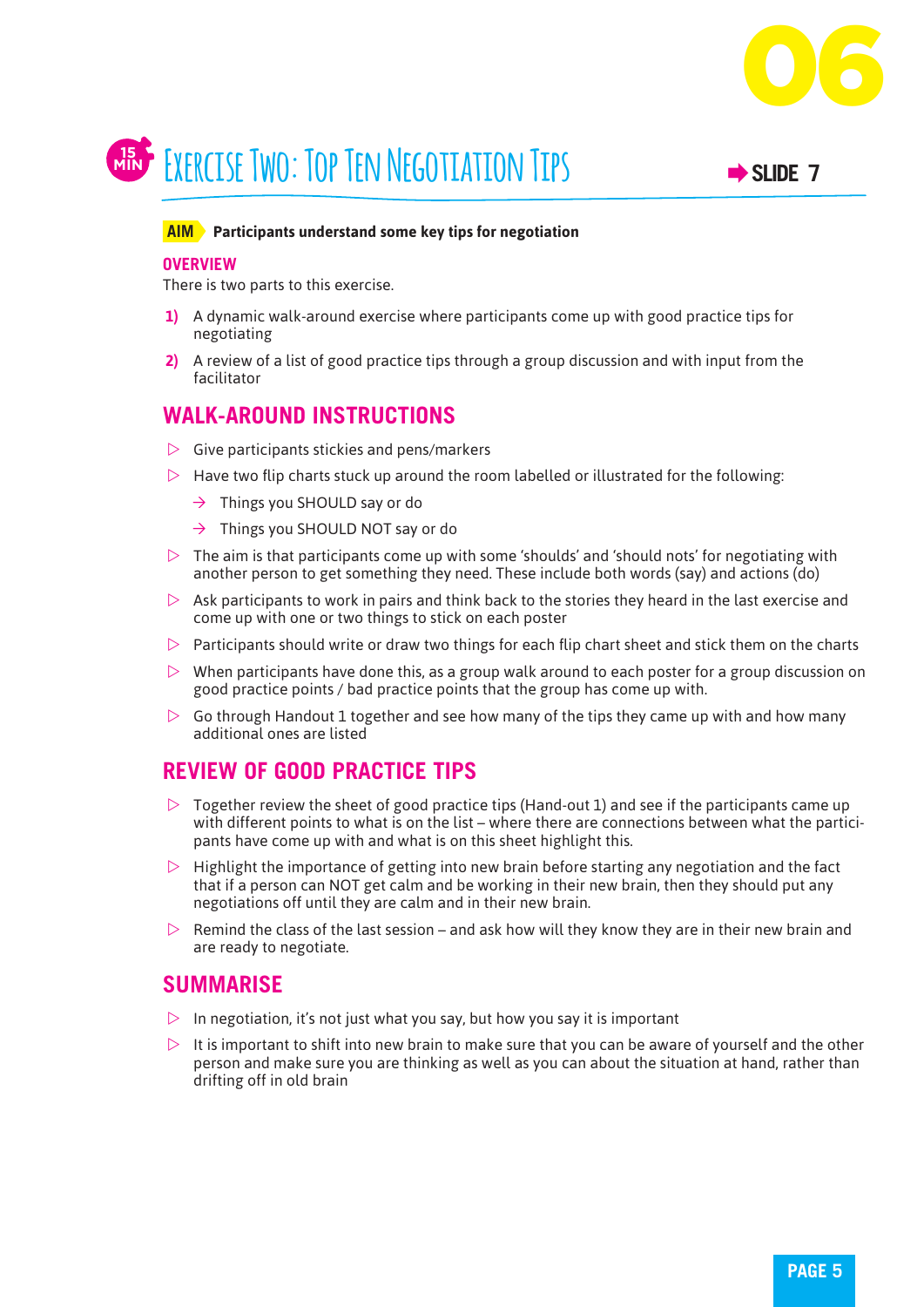



**AIM Participants review the skills needed for 'orange' situations, where they have, or suspect they have, some control and must use their skills to negotiate with other people.**

#### **OVERVIEW**

The participants will review the two videos, the 'before' and 'after' the SORT It model is applied, and discuss as a group how the Employee applied these skills

#### THE EMPLOYEE AND HER BOSS - TAKE ONE **A** SLIDE 8



Distribute Handout 2 to participants, which includes questions for the group to consider during the video. Read out the questions with the class and ask them to think about them while they are watching the video. Play 'take one', then facilitate a discussion using the questions as a starting point.

| <b>Question</b>                                                         | <b>Points for Discussion</b>                                                                                                                                         |
|-------------------------------------------------------------------------|----------------------------------------------------------------------------------------------------------------------------------------------------------------------|
| What was the employee's<br>objective? What was the boss's<br>objective? | $\rightarrow$ The employee wanted to be herself and be able to<br>speak in a way she felt was natural                                                                |
|                                                                         | $\rightarrow$ The boss wanted the employee to be more professional<br>and not swear or use slang                                                                     |
| Which of the four 'quarters', which<br>style, did the employee use?     | $\rightarrow$ Even though the relationship was important and the self<br>interest was high, the employee used a competing style,<br>pitting herself against the boss |
| How was her language; her words<br>and her body language?               | $\rightarrow$ Her body language was impatient, aggressive                                                                                                            |
| Did anyone get what they wanted<br>in that situation?                   | $\rightarrow$ Nobody seemed to get what they wanted; she quit her<br>job and the boss lost an employee                                                               |
|                                                                         | $\rightarrow$ She won't get to save to go to America                                                                                                                 |
| What would have helped?                                                 | $\rightarrow$ If the employee had calmed down and moved from fight<br>and then flight to being in her new brain                                                      |
|                                                                         | $\rightarrow$ If either of the two people had spent some time trying to<br>understand where the other person was coming from                                         |
|                                                                         | $\rightarrow$ If either of the two people had asked each other what<br>they wanted and tried to find some common ground                                              |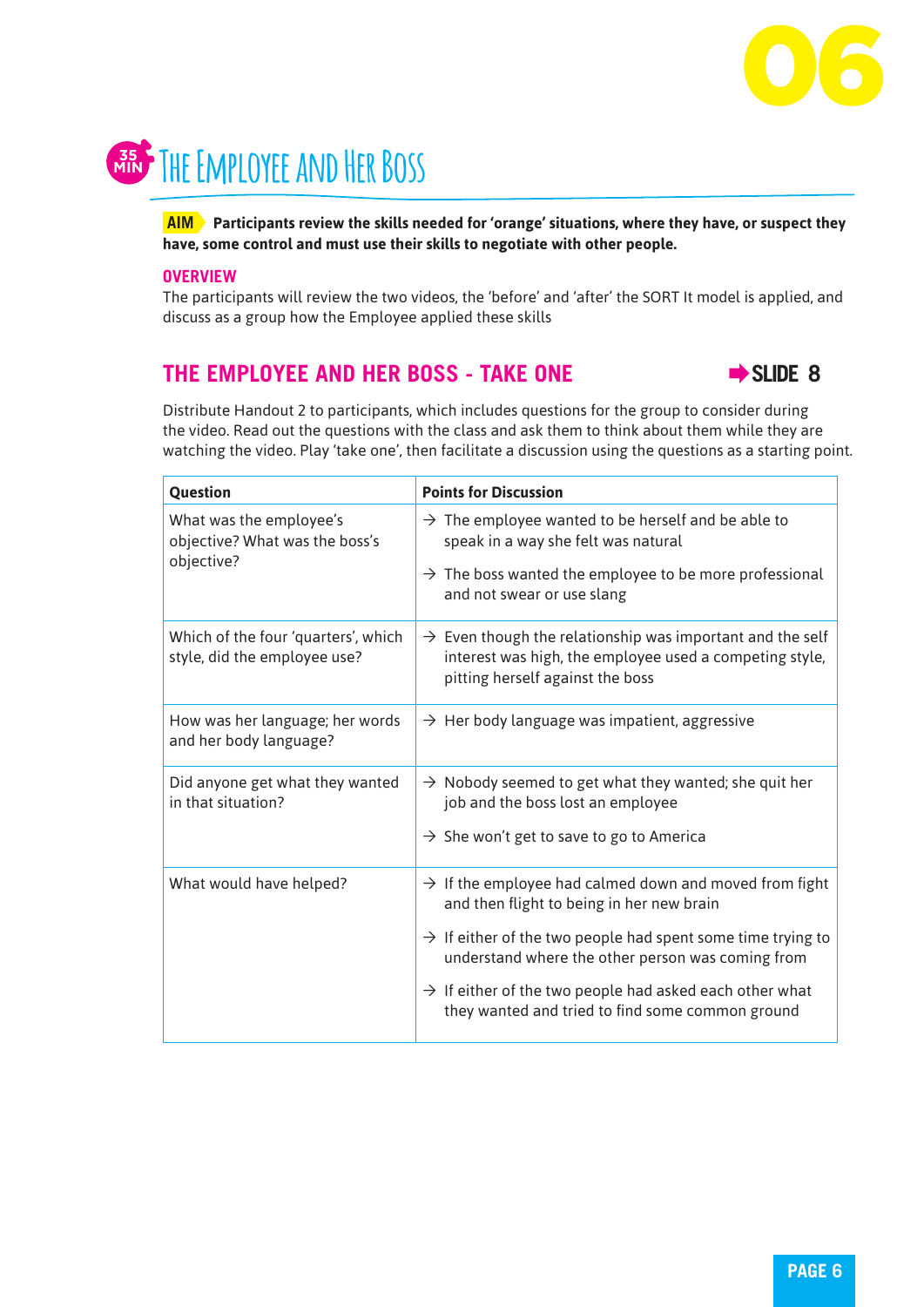

## THE EMPLOYEE AND HER BOSS - TAKE TWO ← SLIDE 9



Distribute Handout 3 to participants, which include questions for the group to consider when watching the video. Read out the questions and then, play 'take two', then facilitate a discussion using the questions as a starting point.

| Question                                                 | <b>Discussion Points</b>                                                                                                                                                                                               |
|----------------------------------------------------------|------------------------------------------------------------------------------------------------------------------------------------------------------------------------------------------------------------------------|
| How did she shift from old<br>brain to new brain?        | She turned, took a breath, looked at her feet, centred herself<br>and only turned around to have the the conversation when<br>she felt calm and in control.                                                            |
| Did she focus on her long-term<br>goal? How do you know? | It seems likely that she did. She wanted to get annoyed with<br>the boss but instead, she shifted from old brain to new brain<br>and focussed on her longer term goal of going on holiday<br>with her mates.           |
| What negotiation skills did she<br>use?                  | $\rightarrow$ She stated her position using 'I' statements                                                                                                                                                             |
|                                                          | $\rightarrow$ She stayed grounded; breathed and stayed in New Brain                                                                                                                                                    |
|                                                          | $\rightarrow$ She listened to her boss and rephrased what she wanted<br>so she felt understood                                                                                                                         |
|                                                          | $\rightarrow$ She used a bit of humour to lighten the mood                                                                                                                                                             |
|                                                          | $\rightarrow$ She used her body language; she smiled and had an open<br>expression                                                                                                                                     |
|                                                          | $\rightarrow$ Her tone of voice was calm and not at all hostile                                                                                                                                                        |
|                                                          | $\rightarrow$ She listened to the other person's position and considered<br>their goals in this situation                                                                                                              |
|                                                          | $\rightarrow$ She looked for a 'win-win' so they would both be happy,<br>she gave a little and asked for a little.                                                                                                     |
| How do you think they both<br>felt afterwards            | They probably felt good, that they had stated what they<br>wanted and needed, heard the other person and found<br>common ground. The employee stood up for herself while<br>also respecting the authority of her boss. |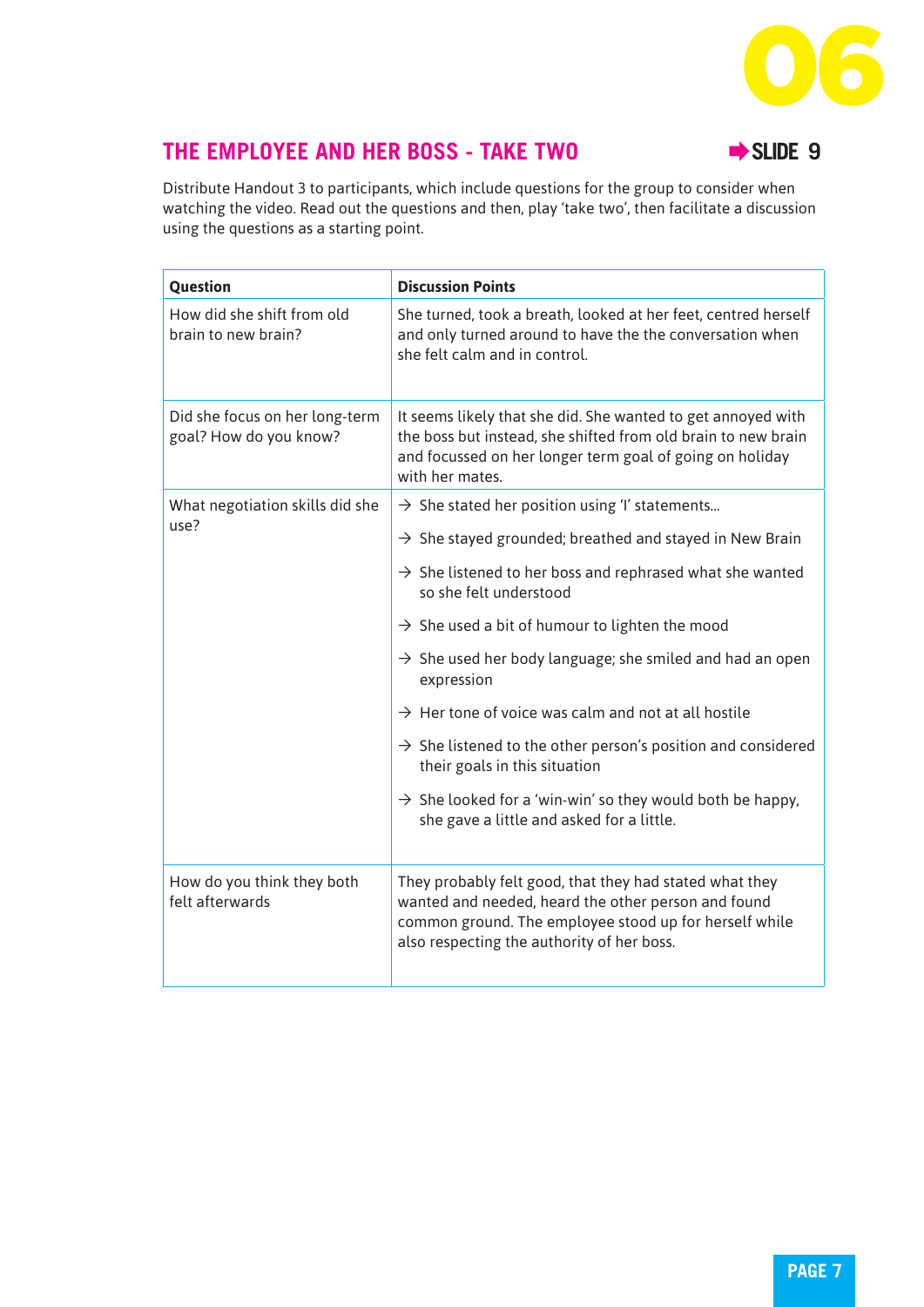

# **10 MIN Exercise Six: Close**

**AIM Close the session by helping to the group to unwind and debrief. First get participants to reflect on a new learning from the class. Then get them to do a brief exercise known as muscle relaxation – by tensing the whole body, participants are then more aware of how their body is in a relaxed state.** 

## **INSTRUCTIONS**

**Reflection:** Ask everyone to name one thing they have learned today that they might use again

**Take the Lesson:** Ask participants to practice negotiation skills this week. Pick a situation, plan your negotiation, try it out and report back to the class next week

#### **Grounding:**

- **a)** Ask participants to sit still and bring their awareness to their body
- **b)** Read out loud:
	- $\rightarrow$  Tense everything in your whole body, stay with that tension.
	- $\rightarrow$  Start with your feet; move up to legs, stomach, chest, arms, neck, and face.
	- $\rightarrow$  Hold it as long as you can without feeling pain
	- $\rightarrow$  Slowly release the tension and very gradually feel it leave your body. Repeat three times.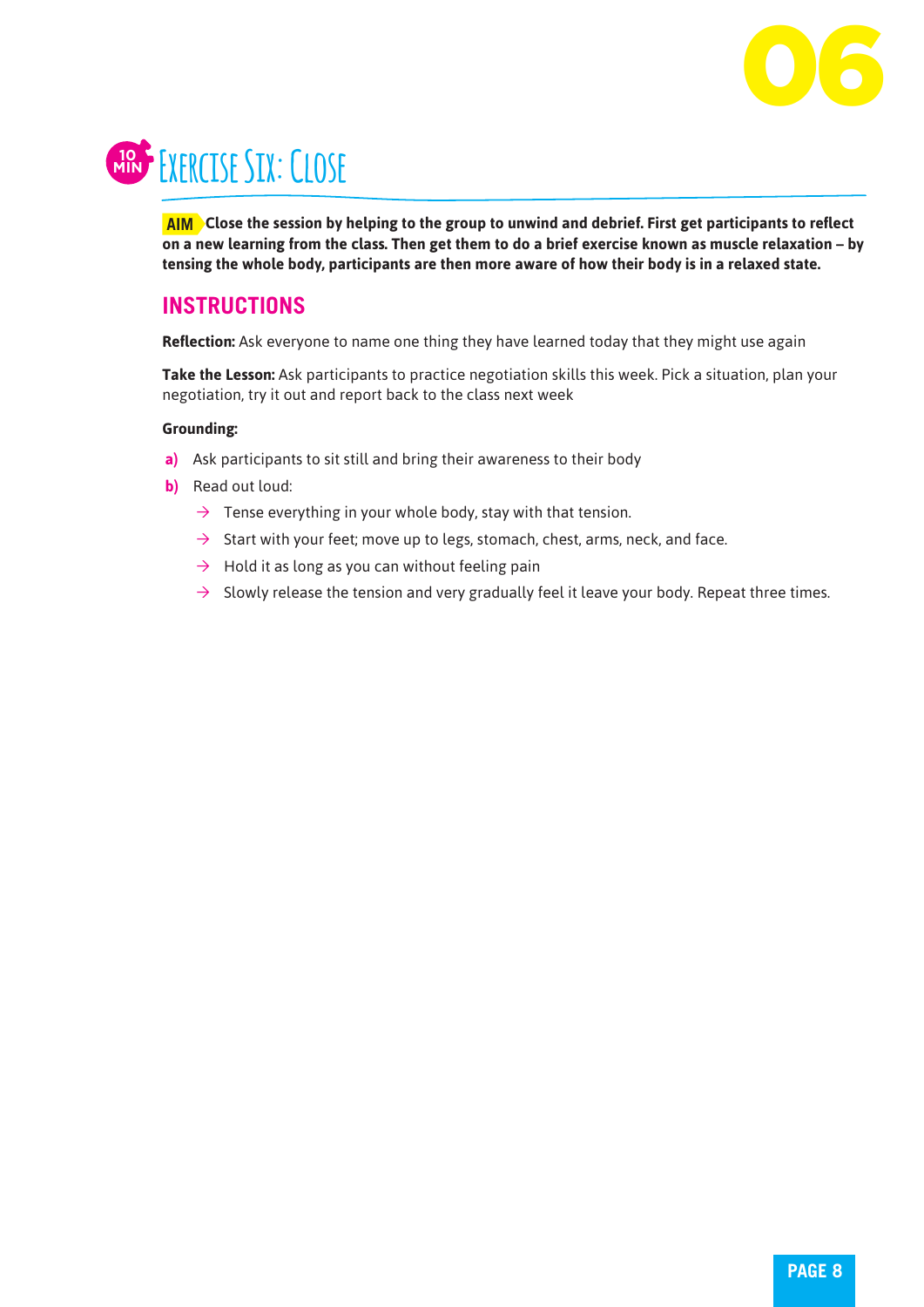

# **HANDOUT ONE: TOP TIPS FOR NEGOTIATING**

- **1.** Stay grounded; breathe, get yourself calm and **stay in New Brain**
- **2.** First ask what the other person **wants or needs**. Listen to the other person's position and **consider their goals** in this situation.
- **3. Restate the person's position** to be sure you understand it…. It will also help them feel heard
- **4. Clarify your own goals** and what you will give and what you will not give. If you need time to do this, ask for a minute or come back to the conversation.

**5. State your position** using 'I' statements… 'I feel, I think, I would like'…

- **6.** Use **positive body language**; this means both your facial expressions and the way the rest of your body is communicating – your hands, your posture etc. State how you feel clearly.
- **7.** Use 'we' statements and questions **to find a solution together**… it brings a sense of teamwork. 'What can we do'…
- **8.** Look for a **'win-win'** situation. **Seek their ideas** to find the joint win…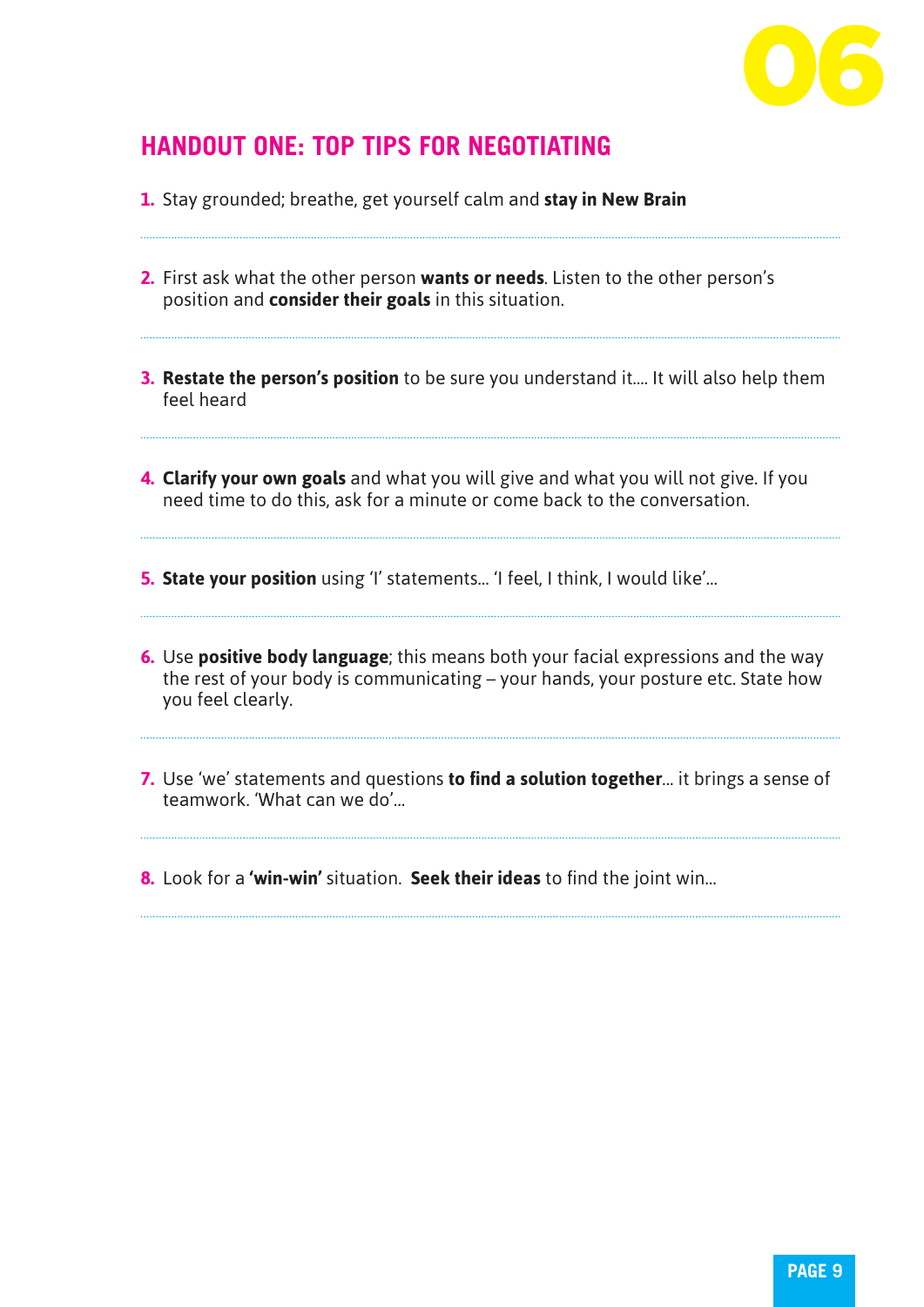

# **HAND-OUT TWO: THE EMPLOYEE AND HER BOSS**

## **TAKE ONE**

**1.** How did she do, in terms of negotiation?

**2.** What was the employee's Objective? What was the boss's Objective?

**4.** How was her language; her words and her body language?

**5.** Did anyone get what they wanted in that situation?

**6.** What would have helped that negotiation go better? What could the employee have done better?